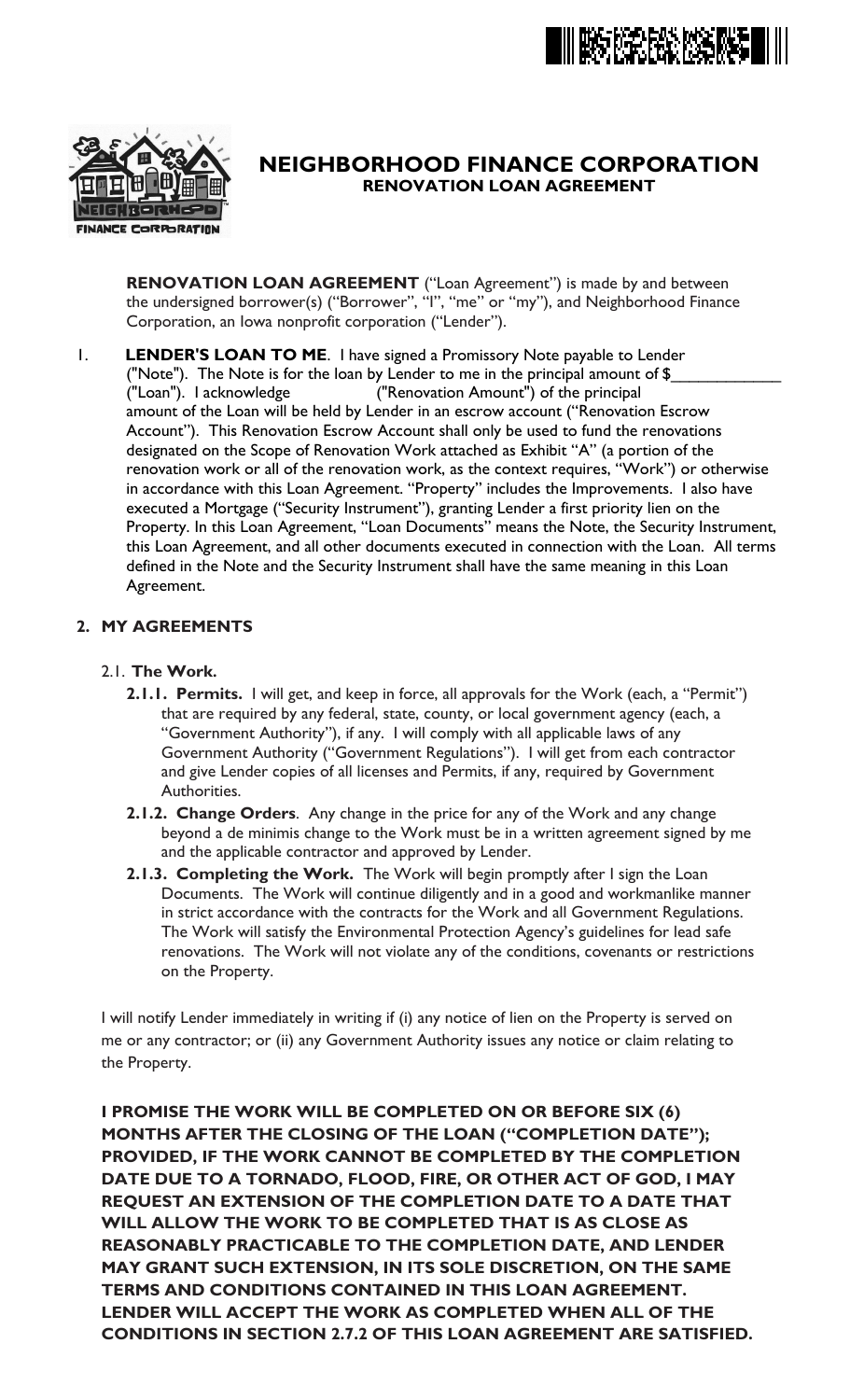

- **2.1.4. Inspections.** Lender and its agents have the right to enter the Property to inspect the Work, without notice to me, during normal business hours, or any other times that Lender arranges with me. Lender inspections are for Lender's benefit only. Lender's inspections create no liability or responsibility to me or any third parties.
- **2.1.5. I Am Responsible for the Work.** I have full and sole responsibility to make sure that the Work complies with Exhibit "A" and all Government Regulations. Lender has no liability, obligation or responsibility for the Work. Lender is not liable for any failure to construct, complete, protect, or insure the Work. Lender is not liable for any costs of the Work. Nothing Lender does (including inspecting the Work or making an advance) will be a representation or warranty by Lender that the Work complies with any contract, this Loan Agreement, the Permits or any Government Regulations. If Lender asks, I will repair or replace at my expense any Work that does not comply with Exhibit "A". I have no right to assert or claim any offset, counterclaim or defense against Lender because of any claim I may have against contractor or any suppliers of materials for the Work.
- **2.1.6. My General Contractor.** I have entered into a written agreement ("Renovation Contract") with a general contractor licensed in the State of Iowa ("General Contractor") for all the Work. The Renovation Contract states the total amount that I will pay General Contractor for the Work ("Contract Price") and includes: (i) the plans and specifications for the Work; and (ii) a written itemization of the Work and the Contract Price. I have provided to the Lender a copy of the Renovation Contract. The Renovation Contract comprises the entire agreement between the General Contractor and me regarding the Work. The General Contractor will give Lender the name, address and telephone number of each person that has a contract with General Contractor to supply materials or labor for the Work (each, a "Supplier"). I acknowledge that I am authorized to provide the General Contractor with a copy of this Loan Agreement.
- 2.2. **Costs and Expenses.** I will pay all costs and expenses required to satisfy the conditions of this Loan Agreement.
- 2.3. **Title Certificate and Abstract.** Promptly after the execution of this Loan Agreement, I will obtain, at my sole cost and expense, and deliver to Lender a title certificate or attorney's title opinion dated no earlier than the date of this Loan Agreement and prepared by an attorney licensed to practice law in the State of Iowa or Iowa Title Guaranty. Such title opinion or certificate shall be addressed to Lender and show marketable title to the Property in me in conformity with Iowa law and the Title Standards of the Iowa State Bar Association.
- 2.4. **Survey.** If Lender requests, I will provide and certify to Lender a survey of the Property and the Improvements, including dimensions and locations of all completed Improvements and all easements or other rights or restrictions (each, a "Survey").
- 2.5. **Appraisal.** Lender obtain at my expense an appraisal of the Property and the Improvements before Lender disburses any part of the Loan. The appraisal will reflect an appraised value and be in form and substance satisfactory to Lender.

#### 2.6. **Insurance.**

- **2.6.1. General Contractor Insurance.** The General Contractor must get and keep in force the following insurance policies: (i) a builder's all risk insurance policy (with a mortgagee's loss payable clause in favor of Lender and with a physical loss form endorsement), without co-insurance, in an amount not less than one hundred percent (100%) of the replacement cost of the Improvements, with the standard conditions; (ii) public liability insurance with limits of liability equal to at least \$500,000 per occurrence; (iii) worker's compensation insurance as required by applicable state law; and (iv) automobile liability insurance with limits of liability equal to at least \$300,000 per occurrence for each vehicle that will be used in providing the services. The insurance required of General Contractor in this Loan Agreement shall be in force until the Improvements are accepted by me.
- **2.6.2. My Insurance.** When the Work is completed, Lender will obtain, at my cost and expense, endorsements or its equivalent to the title certificate obtained at time of loan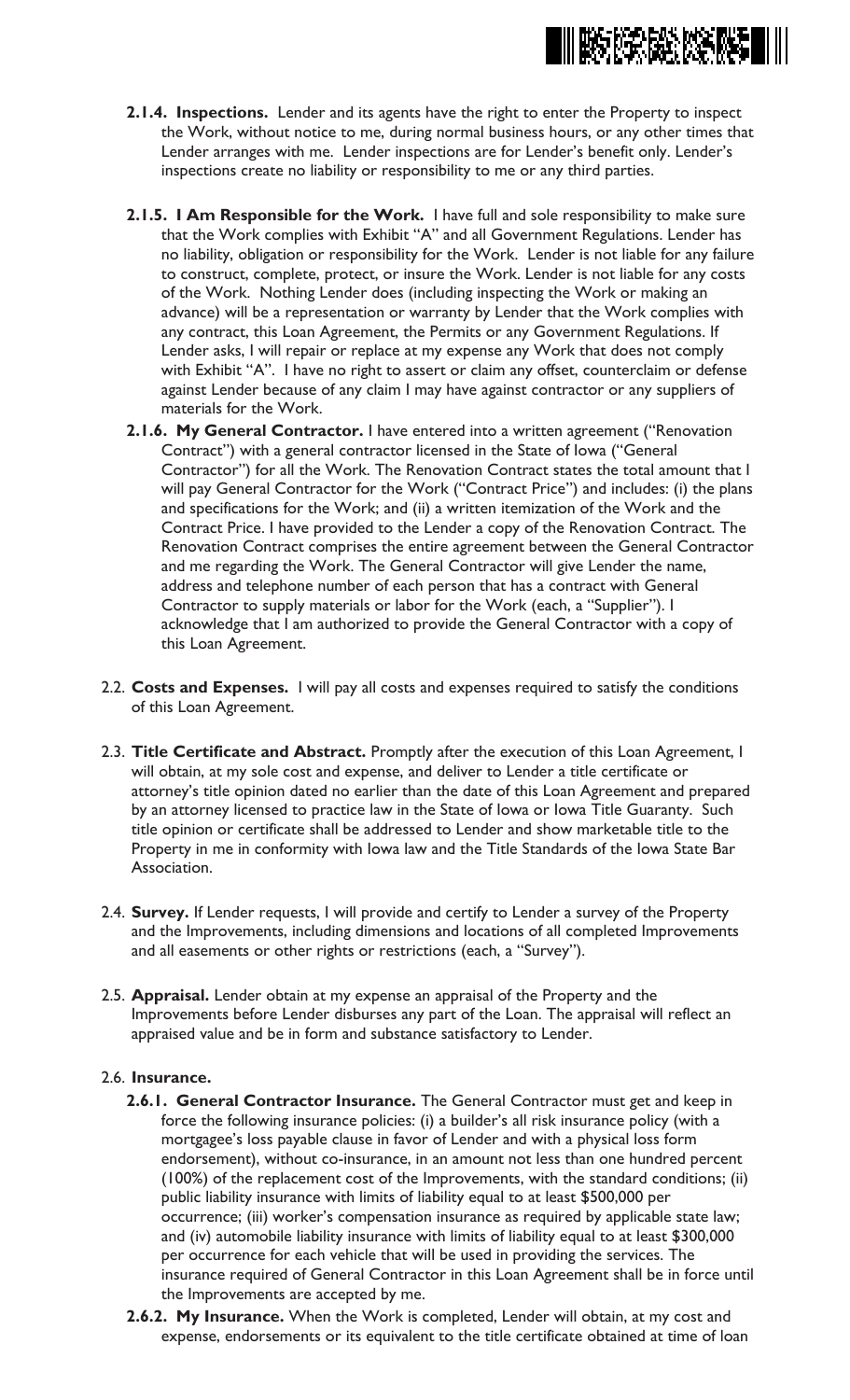

closing to insure Lender, its successors and assigns, for the full amount of the mortgage loan as a first lien and against any mechanics' liens that could arise out of or relate to the Work.

### 2.7. **The Loan.**

- **2.7.1. Administration.** All disbursements made by the Lender from the Renovation Escrow Account shall be made directly payable to the applicable contractor after delivery to Lender of the lien waiver release form.
- **2.7.2. Payments; Conditions To Payments.** Each of the promises I make in this Loan Agreement shall be considered made again as of the time (i) Lender receives any request from me and my contractor for a Payment ("Request for Payment"); or (ii) I endorse any Loan Proceeds check to my contractor. Payments will be made as shown, but only if all the following conditions are satisfied:
	- **2.7.2.1. Work Completed**. The Work for which a Payment is requested has been completed in a good and workmanlike manner, and complies with Exhibit "A", the Permits, and all Government Regulations.
	- **2.7.2.2. No Defaults.** I am not in default under any of the Loan Documents or any of the Contracts. I have complied completely with all of my promises about the Work (including the promises in Section 2.1.3 of this Loan Agreement).
	- **2.7.2.3. Request for Payment.** Contractor will deliver to Lender (i) a Request for Payment, on Lender's form, properly completed, and signed by me and my contractor; (ii) the invoices for the Work; (iii) unconditional construction lien waivers from contractor and from all suppliers of materials for all Work covered by the Request for Payment; and (iv) all other required information described in the Request for Payment. Lender may rely on my statements and each contractor's statements in the Request for Payment and on the invoices and lien waivers submitted by the contractor. Lender is not responsible to verify any of the information. The funds obtained with the Request for Payment will be used to pay for the Work described in the Request for Payment.
	- **2.7.2.4. Renovation Amount.** The Renovation Amount remaining after each Payment will be enough to complete all the Work. The contingency, if any, shown on Exhibit "A" is to cover unexpected costs associated with the Work and will be paid out at the discretion of Lender; any unused contingency will be applied to loan principal at time of final certification of the Work.
- **2.7.3. Completion of Improvements.** The Work will be completed as required by this Loan Agreement. Lender will obtain, at my cost and expense, (i) an endorsement guarantying or insuring Lender for a first lien position on the full amount of the Loan and against any mechanics' liens that could arise out of or relate to the Work; and (ii) the final inspection report. I agree to cooperate with Lender to obtain the final inspection report. I will deliver to Lender a completion certificate signed by me and contractor and the appraiser if applicable, and evidence of hazard and other insurance coverage equal to the as-completed value of my home. Lagree that the final Payment from the Renovation Amount shall not be made until the completion certificate is delivered to Lender.

### **3. DEFAULT AND REMEDIES**

- 3.1. **Events of Default.** I will be in default under this Loan Agreement and the other Loan Documents if any of the following events ("Events of Default") occurs: (i) I fail to make any payment due under any Loan Document; (ii) I fail to keep any promise in this Loan Agreement or any other Loan Document; or (iii) Any statement of fact, representation or warranty I make to Lender in my loan application, this Loan Agreement or in any other Loan Document is false, inaccurate, or incomplete.
- 3.2. **Lender's Rights and Remedies.** Subject to my right to notice of default and right to cure the default(s), to the extent required by law, if an Event of Default occurs, Lender has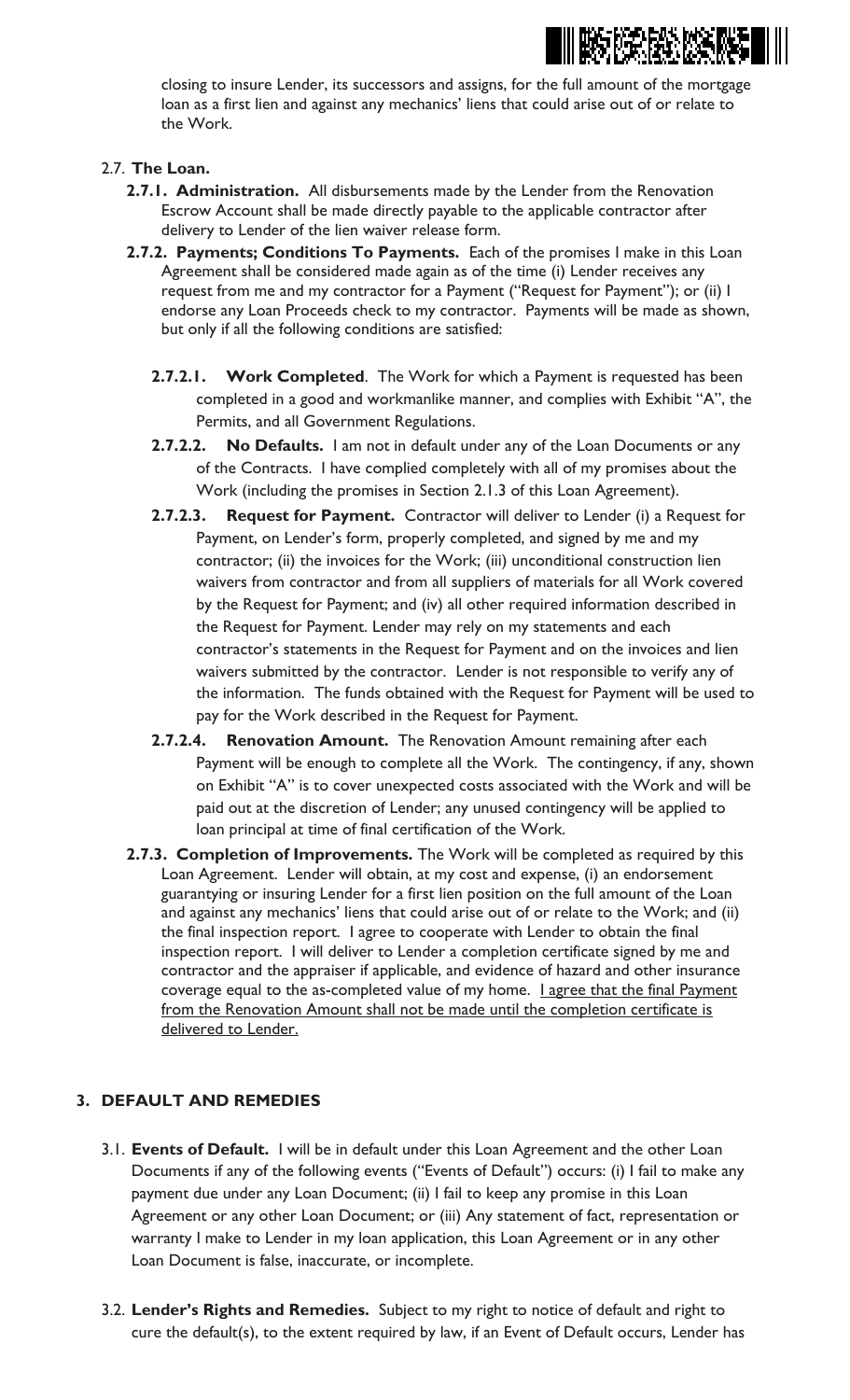

the following rights and remedies ("Rights and Remedies"):

- **3.2.1. Declare a Default.** Lender may declare any or all Loan Documents in default and pursue any rights or remedies created by such Loan Documents and/or existing at law or in equity.
- **3.2.2. Take the Escrow Account**. Lender may take any funds in the Renovation Escrow Account, if any, to apply to any amounts I owe under the Loan Documents.
- **3.2.3. Indemnity.** I will indemnify and hold Lender and Lender's affiliates, and the officers, directors, employees and agents of Lender and its affiliates and any purchaser or subsequent holder of the Note (collectively, "Indemnified Parties"), harmless from any liability, claim, loss, cost, legal expenses (including suits, claims, proceedings, damages, and costs arising from or relating to any third- party claim), incurred by or alleged against any of the Indemnified Parties arising from or related to (i) the Property, (ii) the Work, or (iii) my default under the Loan Documents.
- **3.2.4. Lender's Fees, Costs, and Expenses.** I shall promptly pay to Lender all attorney's fees, costs, and other expenses paid or incurred by Lender in enforcing or exercising Lender's Rights and Remedies, including without limitation the costs to obtain a new as-built appraisal of the property based on the failure to complete the Work as promised. Interest will accrue on these amounts at the rate in the Note from the date the expense is incurred. The expense plus interest will be secured by Lender's Security Instrument.
- **3.2.5. Remedies Cumulative.** Lender may (but is not required to) exercise any or all of its Rights and Remedies. All of Lender's Rights and Remedies contained in this Loan Agreement are cumulative and are in addition to any other Rights and Remedies created in any other Loan Document or existing at law or in equity.

#### **4. GENERAL**

- 4.1. **My Cooperation.** I will, at my own cost and expense, sign any other instruments or documents, and supply any information and data that Lender considers necessary to accomplish the purposes of this Loan Agreement. If, in Lender's opinion, a material modification of the terms of this Loan Agreement is required, or occurs, I will execute an appropriate Renovation Loan Modification Agreement. All documents delivered to Lender by me shall become Lender's property.
- 4.2. **No Waivers.** Lender may choose to delay enforcing any of Lender's rights or waive any of Lender's rights under this Loan Agreement. Lender may delay enforcing or waive any of Lender's rights without affecting Lender's other rights. If Lender waives a right, Lender can still enforce the same right later.
- 4.3. **Entire Agreement.** This Loan Agreement and the other Loan Documents are the entire understanding between Lender and me about the Loan, the Improvements, and the Work, and may not be modified, amended, or terminated except by written agreement signed by Lender and me.
- 4.4. **Binding Agreement; Assignment.** This Loan Agreement is for the benefit of Lender and Lender's successors and assigns, and binds me, my heirs, executors, administrators, successors and assigns. I may not assign this Loan Agreement without Lender's prior written consent, which Lender may withhold in Lender's sole discretion.
- 4.5. **Survival of Representations.** Any promise I make shall survive the termination of this Loan Agreement and the repayment of the Loan.
- 4.6. **Joint and Several Liability.** Each person executing this Loan Agreement as a Borrower has joint and several liability.
- 4.7. **Notices.** Any communication required by this Loan Agreement shall be in writing and addressed to the addressee at the address indicated on the first page of this Loan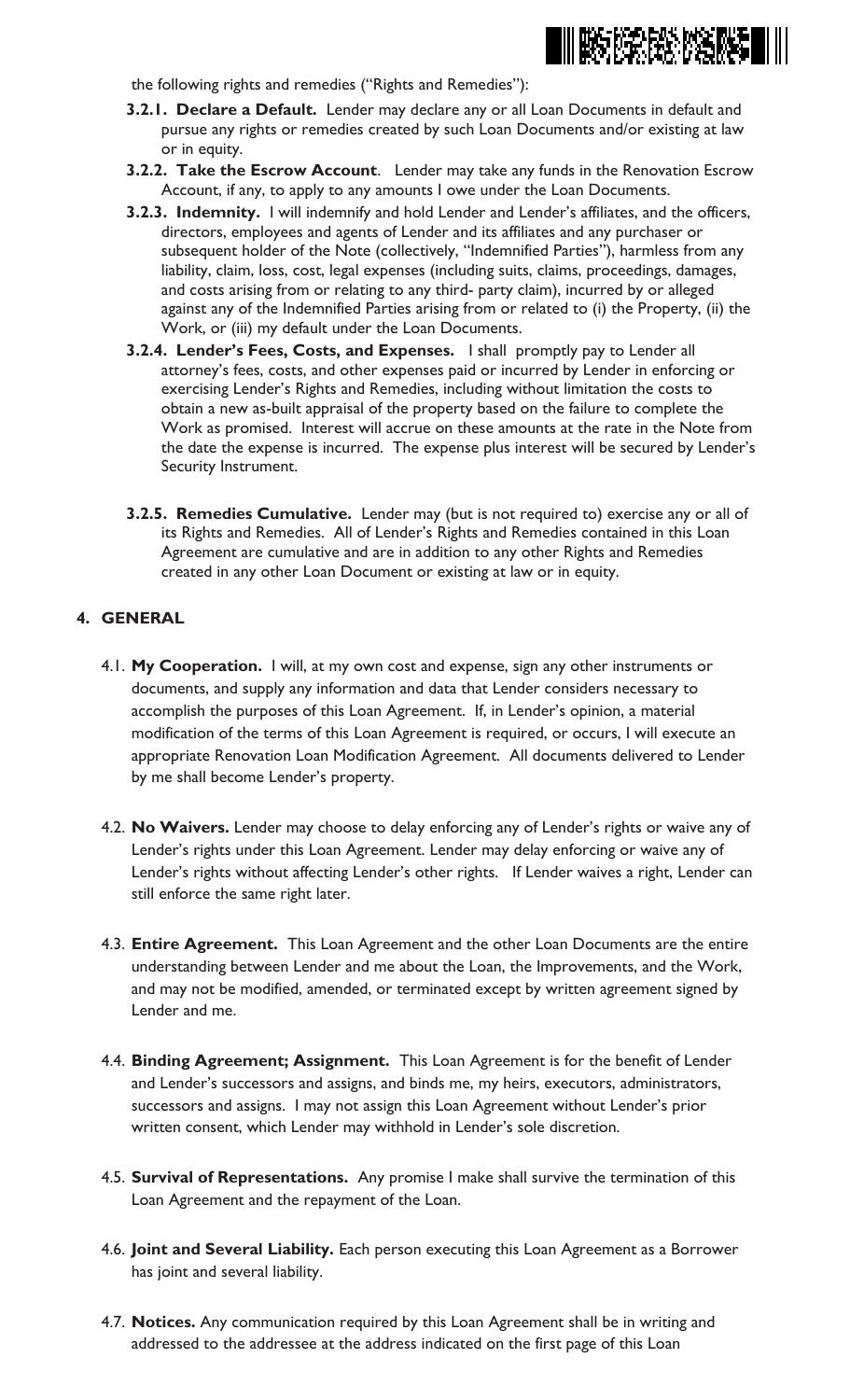

Agreement.

- 4.8. **No Third Party Beneficiary.** This Loan Agreement is for the sole benefit of Lender and me, and is not for the benefit of anyone else. All conditions to Lender's obligation to make any Payment are solely for Lender's benefit. No other person or entity shall have standing to require satisfaction of those conditions or be deemed to be the beneficiary of those conditions.
- 4.9. **Governing Law.** This Loan Agreement is entered into in Iowa and shall be controlled and interpreted by the laws of the United States and Iowa.

In Witness Whereof, Borrower and Lender have executed this Loan Agreement as of the date first set forth on page one.

**IMPORTANT: READ BEFORE SIGNING. THE TERMS OF THIS AGREEMENT SHOULD BE READ CAREFULLY BECAUSE ONLY THOSE TERMS IN WRITING ARE ENFORCEABLE. NO OTHER TERMS OR ORAL PROMISES NOT CONTAINED IN THIS WRITTEN CONTRACT MAY BE LEGALLY ENFORCED. YOU MAY CHANGE THE TERMS OF THIS AGREEMENT ONLY BY ANOTHER WRITTEN AGREEMENT.**

**THIS IS A LEGALLY BINDING AGREEMENT. PLEASE READ IT CAREFULLY AND MAKE CERTAIN THAT YOU UNDERSTAND ALL OF THE TERMS AND CONDITIONS. IF YOU DO NOT UNDERSTAND ALL OF THE TERMS AND CONDITIONS YOU SHOULD CONSULT AN ATTORNEY PRIOR TO SIGNING THIS AGREEMENT.**

**LENDER:**

**BORROWER(S):**

 $\overline{\phantom{a}}$ 

Neighborhood Finance Corporation

By: \_\_\_\_\_\_\_\_\_\_\_\_